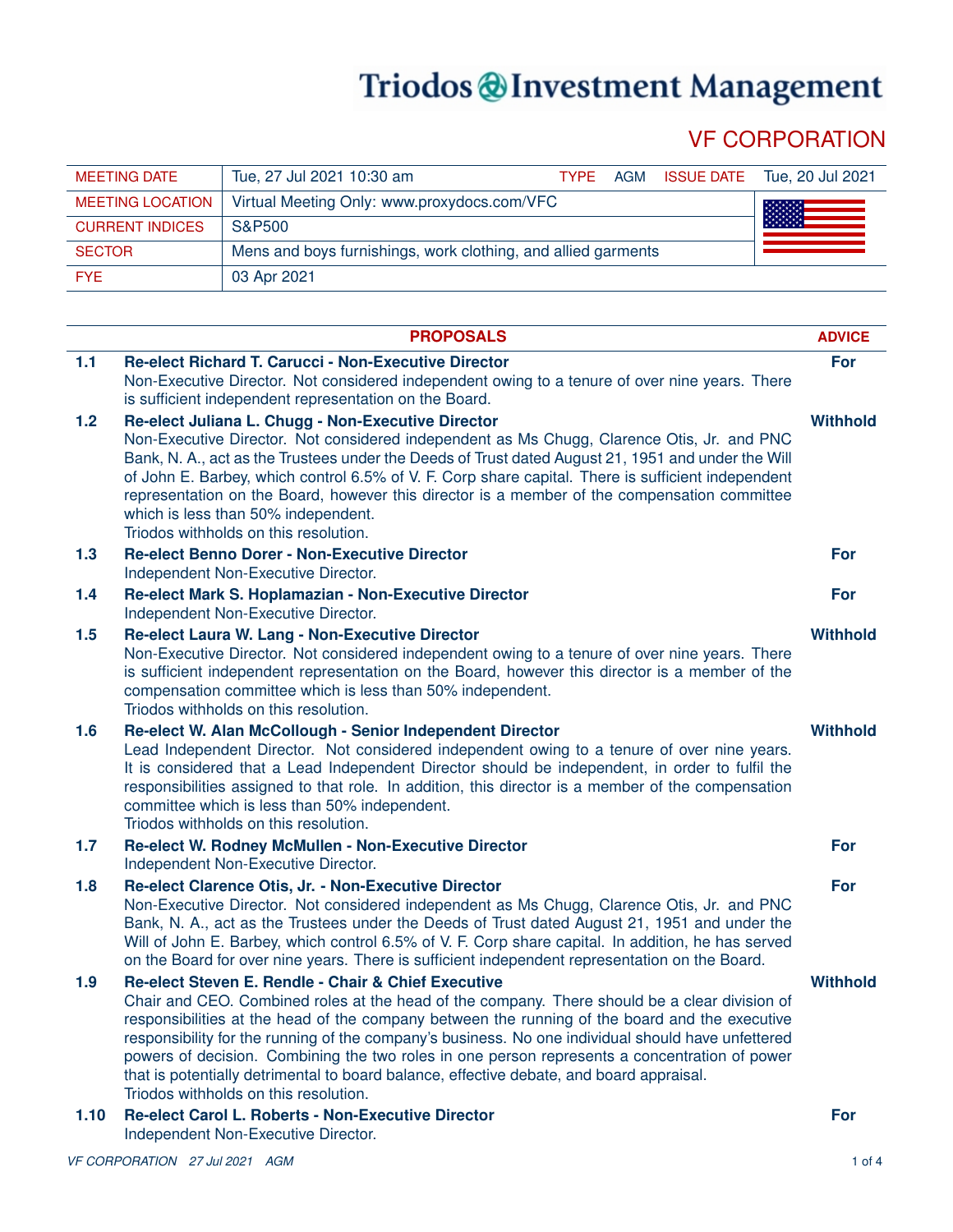# **1.11 Re-elect Matthew J. Shattock - Non-Executive Director** Independent Non-Executive Director.

# **1.12 Re-elect Veronica Wu - Non-Executive Director** Independent Non-Executive Director.

### **2 Advisory Vote on Executive Compensation**

The company has submitted a proposal for shareholder ratification of its executive compensation policy and practices. The voting outcome for this resolution reflects the balance of opinion on the adequacy of disclosure, the balance of performance and reward and the terms of executive employment.

The company uses adjusted performance metrics for most elements of compensation. The use of non-GAAP metrics prevents shareholders from being able to assess fully whether the performance targets are sufficiently challenging. For the year under review, annual bonus payouts are considered to be excessive as they represent more than 200% of base salary. Awards under the annual-incentive plans are tied to multiple performance conditions, which is considered best practice. Performance measures attached to long-term incentives do not duplicate those attached to other awards, which is considered acceptable practice. Maximum long-term award opportunities are not limited to 200% of base salary, which raises concerns over the potential excessiveness of the remuneration structure. The company also uses options as part of its long-term incentive plan which Triodos strongly opposes. Retention awards make up a significant portion of the long-term incentives and therefore the scheme does not link pay to performance. Performance shares have a three-year performance period, which is a market standard. However, a five-year performance period is considered best practice. Executive compensation is aligned with peer group averages. Triodos opposes this resolution.

# **3 Re-appoint the Auditor: PricewaterhouseCoopers LLP**

PwC proposed. Non-audit fees represented 38.71% of audit fees during the year under review and 29.44% on a three-year aggregate basis. This level of non-audit fees raises some concerns about the independence of the statutory auditor. The current auditor has been in place for more than ten years. There are concerns that failure to regularly rotate the audit firm can compromise the independence of the auditor.

Triodos opposes this resolution.

# **SUPPORTING INFORMATION FOR RESOLUTIONS**

# **Proposal 2 - Advisory Vote on Executive Compensation**

**Disclosure: A** - The company has failed to provide the fees it paid the Compensation Consultants. The disclosure of these fees is encouraged in the interests of greater transparency. The peer groups used for the purpose of pay comparison have been fully disclosed by the company. The grant of performance awards was based on the achievement of set levels of specific performance targets: Market Share of Total Revenue, Digital Revenue, Free Cash Flow and Net Revenues of acquired businesses. The performance-based long term incentive is subject to quantified performance targets for 3-Year Revenue CAGR vs Performance Peer Set and 3-Year TSR vs S&P 500 Consumer Discretionary.

**Balance: D** - The company uses adjusted performance metrics for most elements of compensation. The use of non-GAAP metrics prevents shareholders from being able to assess fully whether the performance targets are sufficiently challenging. The company does not consider non-financial metrics in its assessment of performance. For the year under review, annual bonus payouts are considered to be excessive as they represent more than 200% of base salary. Awards under the annual-incentive plans are tied to multiple performance conditions, which is considered best practice. Performance measures attached to long-term incentives do not duplicate those attached to other awards, which is considered acceptable practice. Maximum long-term award opportunities are not limited to 200% of base salary, which raises concerns over the potential excessiveness of the remuneration structure. Retention awards make up a significant portion of the long-term incentives and therefore the scheme does not link pay to performance. Performance shares have a three-year performance period, which is a market standard. However, a five-year performance period is considered best practice. Executive compensation is aligned with peer group averages.

**Contract: B** - The company maintains a supplemental executive retirement plan for the benefit of certain officers; which is not in line with best practice. Potential severance entitlements in a change of control scenario are considered excessive as they exceed three times the base salary. Change-in-control payments are subject to double-trigger provisions. 'Good

#### **Oppose**

# **For Oppose**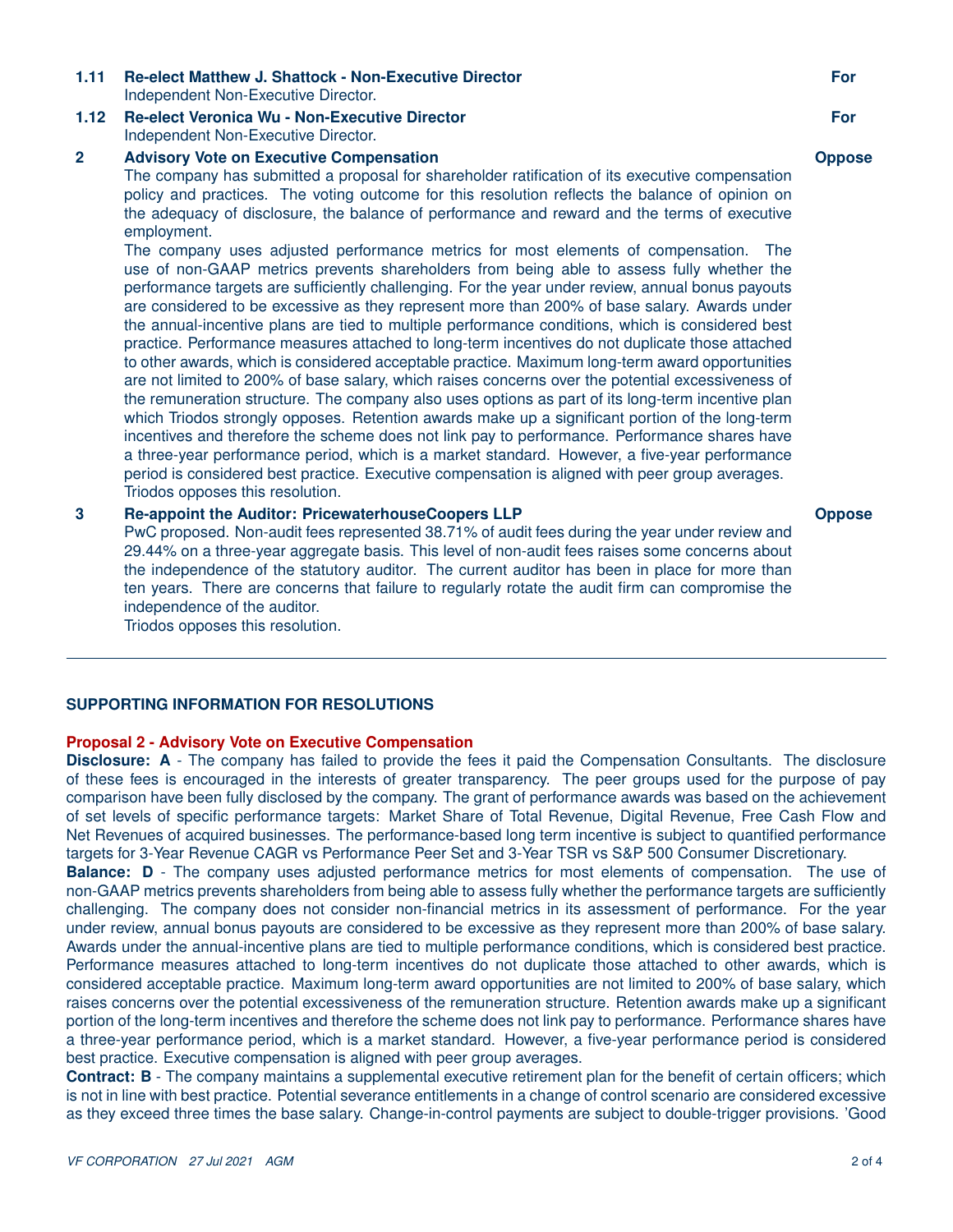reason' is not defined appropriately, such that the Remuneration Committee is able to apply discretion when determining the status of a departing executive. Equity awards are subject to pro-rata vesting, which is line with best practice. The claw-back policy is considered appropriate as it applies to short- and long-term incentives, and is not limited to cases of financial misstatement.